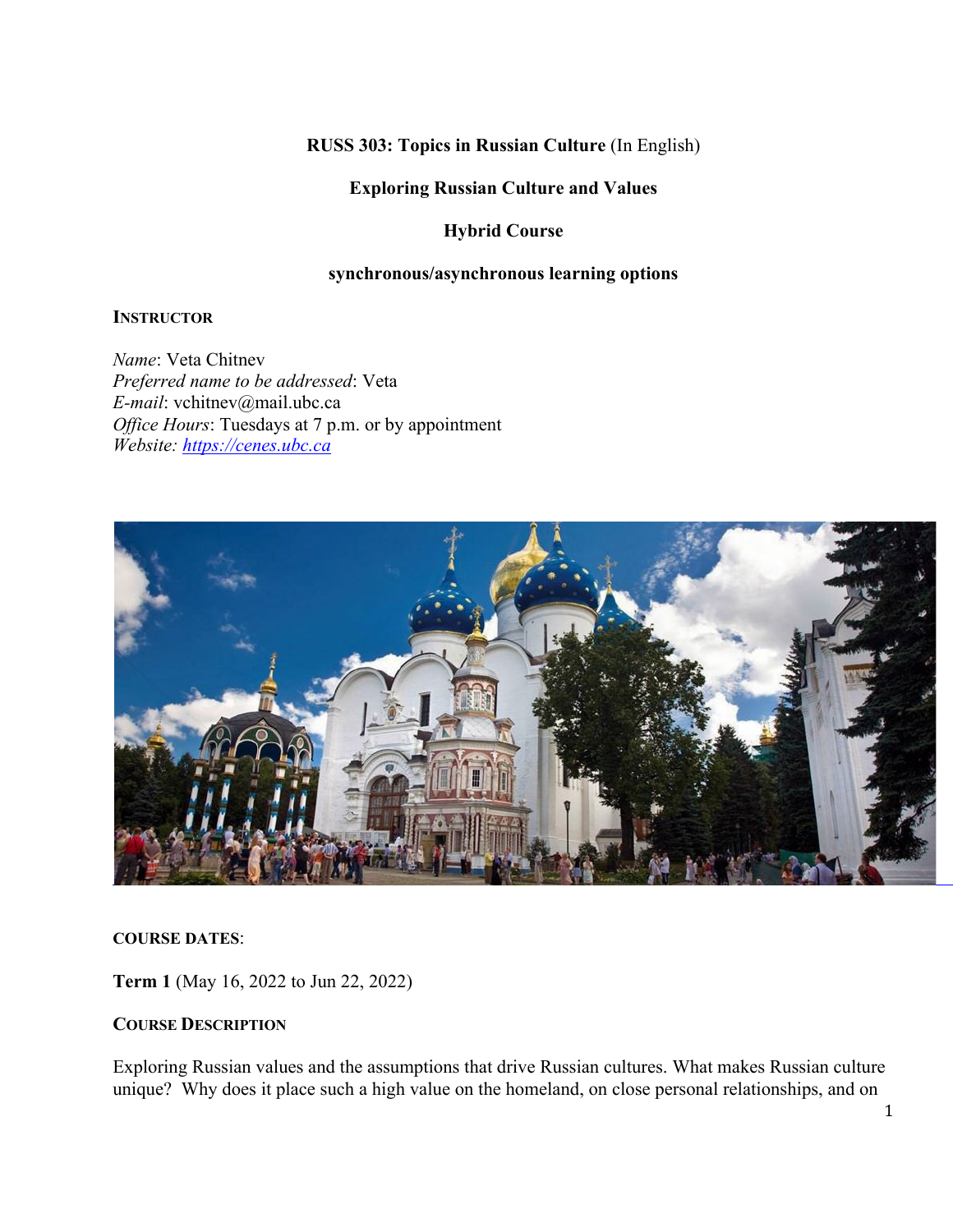openness in expressing emotions? Does it de-emphasize the material world? What really are the core values of the Russian people? Are these values real, or just clichés? In this course, we will discuss some values that structure the Russian worldview, the historical events and societal pressures that went into forming it, and how some values are evident in the manifestations of Russian high culture we are all familiar with today.

The course includes recorded lectures, online discussions, assigned readings from classical Russian literature, films from celebrated Russian directors, and a research component. This is a blended-learning course, with 3 hours of in-person seminars and lectures, and 3 hours of pre-recorded lectures and online activities (discussion and tests) per week, for a total of 6 hours per week. The class format is flexible. Students who cannot attend the in-person seminars can participate on Canvas in the discussion section.

### **LEARNING OBJECTIVES**

After successfully completing RUSS 303, you will be able to:

- 1. **identify and analyze**: a range of Russian people's beliefs, values, and conventions; factors and events that influenced Russian values**;**
- 2. **describe** selections of Russian literature and film in order to **analyze** how Russian cultural values are depicted;
- 3. **question your own cultural preconceptions** by discussing the difference between how Russians view their values and Western perspectives of Russia;
- 4. **develop cultural sensitivity** by reflecting on some peculiarities of Russian culture;
- 5. **communicate perceptions** of unfamiliar cultural materials to peers;
- 6. **perform research skills** including formulating research questions, using library and Internet resources, and evaluating sources of information.

#### **REQUIRED MATERIAL**

All reading material is available online and via the UBC library system except Pushkin, A.S. *The Captain's Daughter*

All films are accessible via links or via the YouTube Mosfilm Collection

#### **EVALUATION**

| <b>Discussions</b>           | 10%    |
|------------------------------|--------|
| Reflections                  | 10%    |
| <b>Online Quizzes</b>        | 20%    |
| Research Proposal            | $10\%$ |
| <b>Research Presentation</b> | 10%    |
| Research Paper               | 40%    |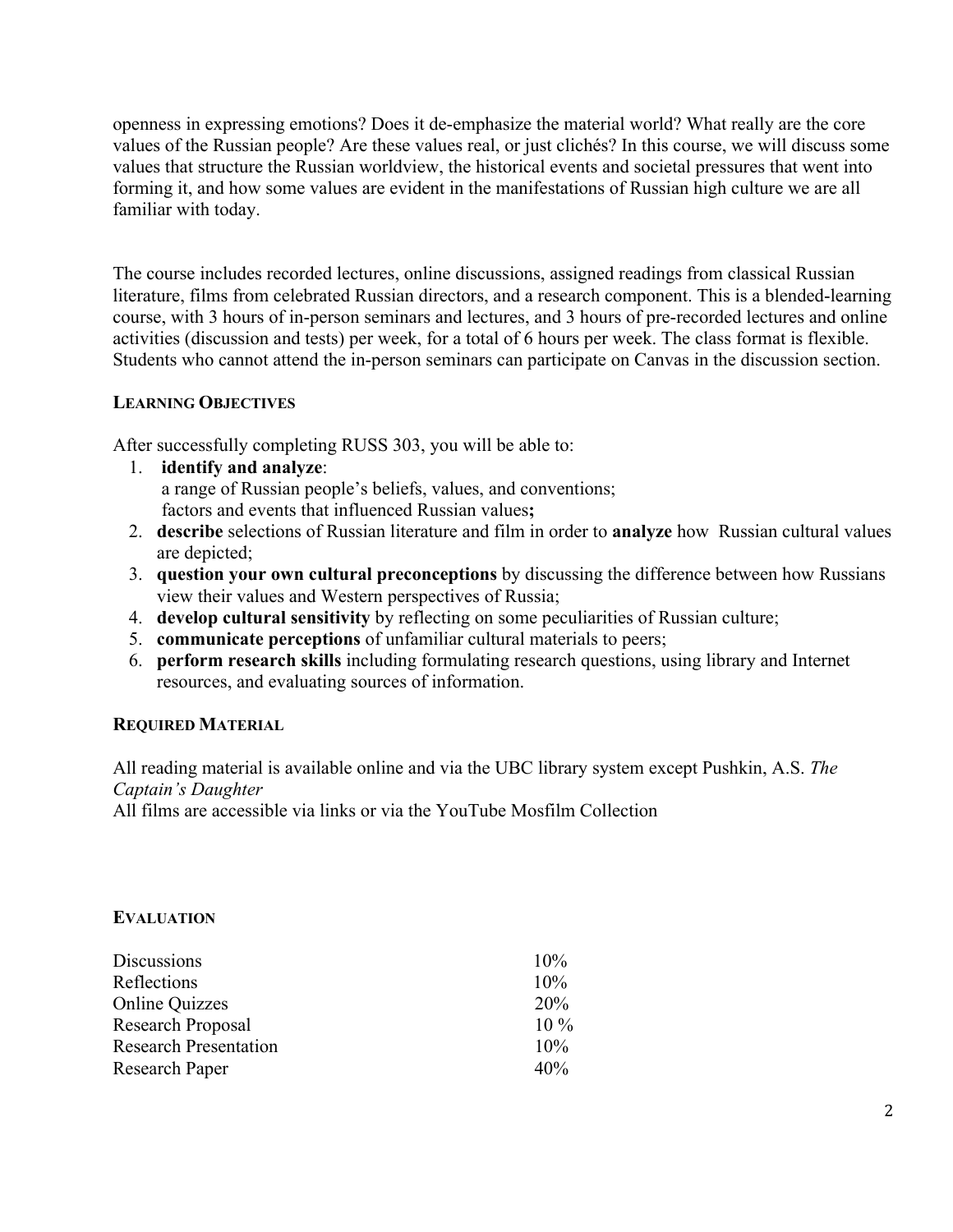### **Discussions (10%)**

Discussions promote preparation and provide the students feedback. You will participate in discussions in class or, if you cannot attend classes, by posting on Canvas. Both oral and written discussion participation is graded according to a Complete/Incomplete grading scheme. For example, students who participated in a discussion in class or submitted their responses online before the deadline will get 100% for this assignment.

### **Reflections (10%)**

There will be weekly reflections in the forms of written assignments designed to facilitate your learning so that you can get insight into at least one of the learning objectives for the course listed above on the syllabus. Written assignments are graded according to a Complete/Incomplete grading scheme. Students who submitted written assignments and reflections before their deadlines will get 100% for these assignments.

#### **Online quizzes (20%)**

There will be open book online quizzes after each module on the material from both the reading assignments and the lectures. The quizzes will be 10-15-minute-long, and they will include questions in different formats, including multiple choice, fill-in-the-blank, and short answer. Details of each quiz will be announced the week before the quiz date. The lowest score will be excluded from the final grade.

### **Research Proposal (10 %)**

You will have to submit a research proposal (minimum 750 words) on the topic of your interest related to Russian culture. You will examine this topic in your final paper and research presentation. You must propose a topic yourself following these guidelines:

- 1.The topic must be related to RUSS 303.
- 2.You must submit the topic by the date indicated in the course schedule for the instructor's approval.
- 3.Your proposal should include a description of the research topic and an annotated bibliography (minimum 5 sources, consistent with one style, e.g., APA, MLA, Chicago, etc.) In your description, you should introduce a problem or issue relevant to the topic and make a clear and creative argument for the importance of the topic.
- 4.Your annotations should be minimum 100 words each and they should include the following information:
	- a) A summary of the source;
	- b) The source's strengths and weaknesses;
	- c) Why the source is relevant in your field of study;
	- d) Information about the author's background;
	- e) Your personal conclusions about the source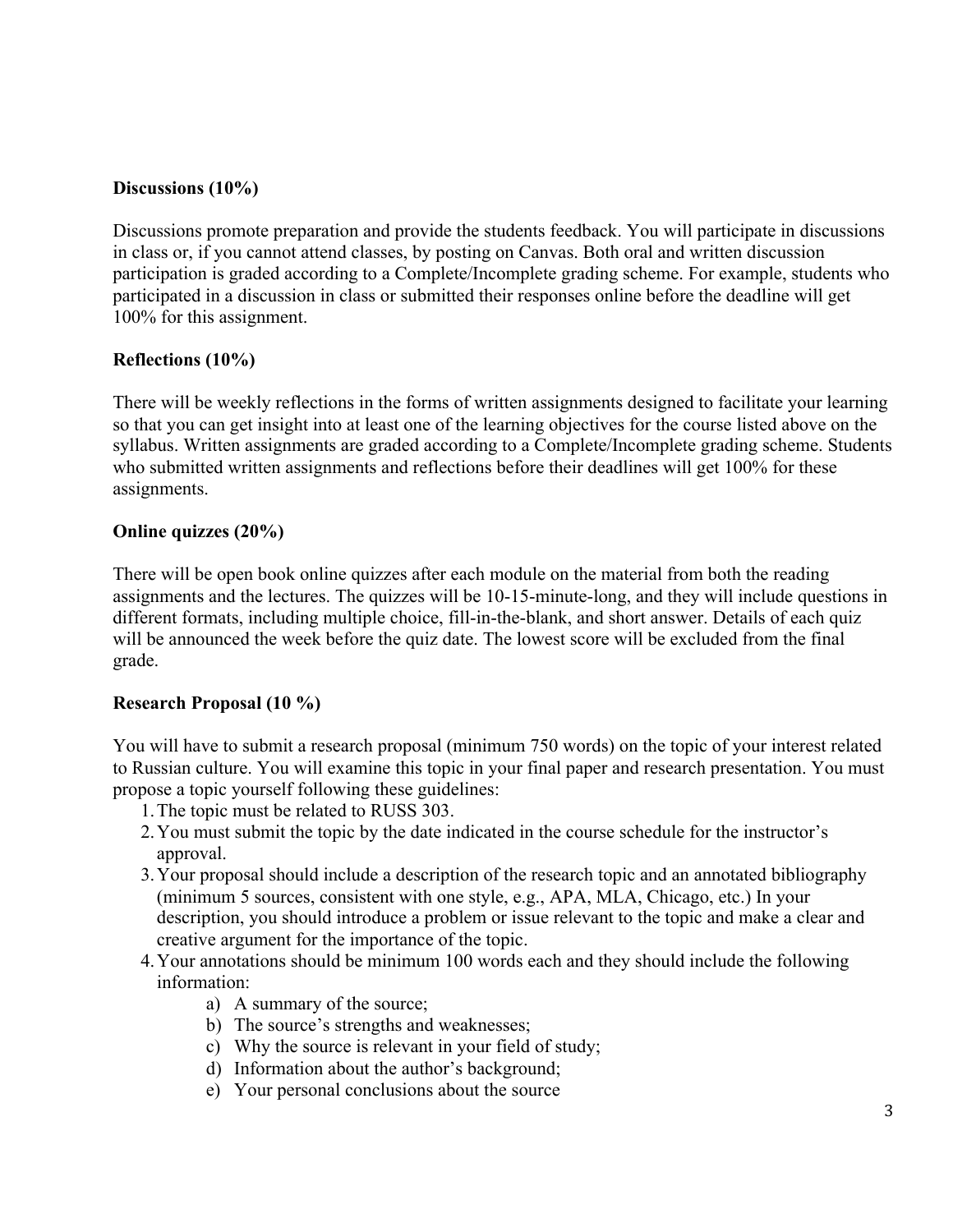|                                                                                  | Exceptional                                                                                                                                                        | Outstanding                                                                                                                                             | Competent                                                                                                                                              | Satisfactory                                                                                                                                                                                       | Adequate                                                                                                                | Inadequate                                                                                                         |
|----------------------------------------------------------------------------------|--------------------------------------------------------------------------------------------------------------------------------------------------------------------|---------------------------------------------------------------------------------------------------------------------------------------------------------|--------------------------------------------------------------------------------------------------------------------------------------------------------|----------------------------------------------------------------------------------------------------------------------------------------------------------------------------------------------------|-------------------------------------------------------------------------------------------------------------------------|--------------------------------------------------------------------------------------------------------------------|
|                                                                                  |                                                                                                                                                                    |                                                                                                                                                         |                                                                                                                                                        |                                                                                                                                                                                                    |                                                                                                                         |                                                                                                                    |
|                                                                                  | 90-100%                                                                                                                                                            | 80-89%                                                                                                                                                  | 70-79%/                                                                                                                                                | $60 - 69%$                                                                                                                                                                                         | 50-59 %                                                                                                                 | $0 - 49%$                                                                                                          |
| Description<br>of the<br>research<br>topic<br>20 pts.                            | • The proposal<br>introduces a<br>problem or<br>issue relevant<br>to the topic.<br>• A clear and<br>creative<br>argument for<br>the<br>importance of<br>the topic. | • The proposal<br>introduces a<br>problem or<br>issue<br>relevant to<br>the topic.<br>• A a clear<br>argument for<br>the<br>importance<br>of the topic. | • The proposal<br>introduces a<br>problem or<br>issue relevant<br>to the topic,<br>· but it explains<br>its<br>significance<br>in simplistic<br>terms. | The proposal<br>$\bullet$<br>introduces a<br>problem or<br>issue,<br>explains its<br>significance<br>in simplistic<br>terms.<br>Reader is left<br>$\bullet$<br>confused on<br>the<br>problem/issue | The proposal<br>introduces a<br>problem or<br>issue,<br>• but fails to<br>explain its<br>significance.                  | The proposal<br>does not<br>introduce a<br>problem/issue<br>Topic for the<br>research<br>paper is not<br>provided. |
| <b>Quantity of</b><br>sources<br>10 pts.                                         | • The proposal<br>cites 5<br>sources                                                                                                                               | The proposal<br>cites 4 sources                                                                                                                         | The proposal<br>cites 3                                                                                                                                | • The proposal<br>cites 2 sources                                                                                                                                                                  | • The proposal<br>cites 1<br>source                                                                                     | No sources<br>cited                                                                                                |
| Quality/<br>Reliability<br>$\boldsymbol{\&}$<br>Variety of<br>sources<br>20 pts. | • All sources<br>are reliable.<br>• Excellent<br>variety of<br>sources that<br>provides<br>different<br>perspectives.<br>• More than<br>four types of<br>sources.  | • All sources<br>are reliable.<br>• Good variety<br>of sources.<br>• More than<br>four types of<br>sources.                                             | $\bullet$ Most<br>sources are<br>reliable.<br>· Good variety<br>of sources.<br>• Three types<br>of sources.                                            | • Some sources<br>can be<br>considered<br>reliable.<br>Adequate variety<br>of sources.<br>• Three types of<br>sources.                                                                             | • Few sources<br>cited can be<br>considered<br>reliable.<br>• Poor variety<br>of sources.<br>• Two types of<br>sources. | • Little or no<br>reliable or<br>trustworthy<br>• No variety<br>of sources.<br>• Only one<br>type of<br>source.    |
| <b>Quality of</b><br>annotations<br>30 pts.                                      | $\bullet$ All<br>annotations<br>are complete<br>and meet the<br>requirements<br>described in<br>the syllabus.<br>$\bullet$ The<br>annotations<br>provide           | $\bullet$ All<br>annotations<br>are complete<br>and meet the<br>requirements<br>described in<br>the syllabus.                                           | Most<br>annotations<br>are complete<br>and meet the<br>requirements<br>described in<br>the syllabus.                                                   | $\bullet$ Some<br>annotations are<br>complete and meet<br>the requirements<br>described in the<br>syllabus.                                                                                        | Most<br>annotations<br>are lacking in<br>completeness.                                                                  | $\bullet$ All<br>annotations<br>are lacking<br>in<br>completenes<br>S.                                             |

# **Scoring Guideline for the Research Proposal**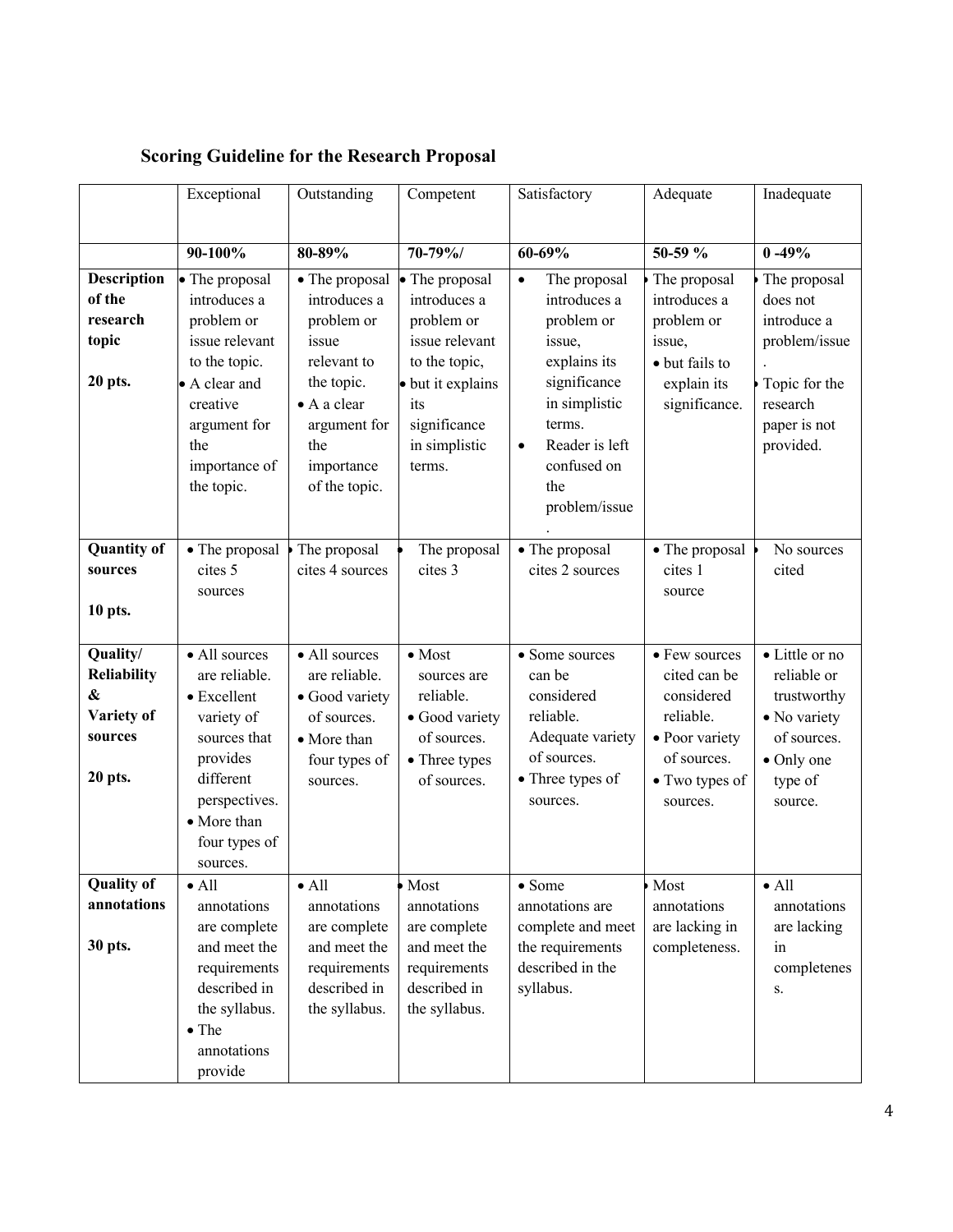| evidence for |  |  |  |
|--------------|--|--|--|
| importance   |  |  |  |
| and          |  |  |  |
| relevance of |  |  |  |
| the sources. |  |  |  |

#### **Research Paper (40%)**

Your final paper is a research essay on the topic of your research proposal described in the previous sections. In this paper, you should analyze both literary and non-literary works to address topics related to the beliefs and values of the Russian people. Your paper should follow the following requirements:

- The format is 10-12 pages (2500 words) not including bibliography, double-spaced, 12-point fonts
- Minimum 12 sources (primarily literary and scholarly)
- Its features should adhere to the criteria listed below

|                   | Exceptional          | Outstanding        | Competent           | Satisfactory       | Adequate          | Inadequate    |
|-------------------|----------------------|--------------------|---------------------|--------------------|-------------------|---------------|
|                   |                      |                    |                     |                    |                   |               |
|                   |                      |                    |                     |                    |                   |               |
|                   | 90-100%              | 80-89%             | 70-79%/             | 60-69%             | 50-59 %           | $0 - 49%$     |
| Research          | • Wrote clear        | • Wrote clear      | • Wrote clear       | • Wrote some       | • Wrote many      | Failed to     |
| question          | question or          | question or        | question or         | questions which    | questions         | include       |
|                   | questions which      | questions          | questions           | did not fit the    | which did not     | research      |
| 10 pts.           | fit the topic and    | which fit the      | which is            | topic.             | fit the topic.    | questions.    |
|                   |                      |                    | partially           |                    |                   |               |
|                   | is worth             | topic              | relevant to         |                    |                   |               |
|                   | publishing           |                    | the topic           |                    |                   |               |
| Organizati        | $\bullet$ Compelling | • Evidence to      | $\bullet$ Paragraph | • Logical          | $\bullet$ Logical | • No evidence |
| <sub>on</sub>     | evidence to          | support your       | development         | organization;      | organization      | of structure  |
|                   | support your         | thesis.            | present but not     | organization of    | and               | <b>or</b>     |
| <b>Structural</b> | thesis.              | $\bullet$ Thorough | perfected.          | ideas not fully    | organization      | organization. |
| Developm          | $\bullet$ Thorough   | analysis of        | $\bullet$ The       | developed.         | of ideas not      | $\bullet$ No  |
| ent of the        | analysis of          | evidence           | conclusion          | The conclusion     | fully             | conclusion.   |
| Idea              | evidence             | • Writer           | restates the        | does not           | developed.        |               |
| 70 pts.           | • Writer             | demonstrates       | thesis.             | adequately restate | $\bullet$ The     |               |
|                   | demonstrates         | logical and        |                     | the thesis.        | conclusion is     |               |
|                   | logical and          | subtle             |                     |                    | incomplete        |               |
|                   | subtle               | sequencing of      |                     |                    |                   |               |

### **Scoring Rubric for the Research Paper**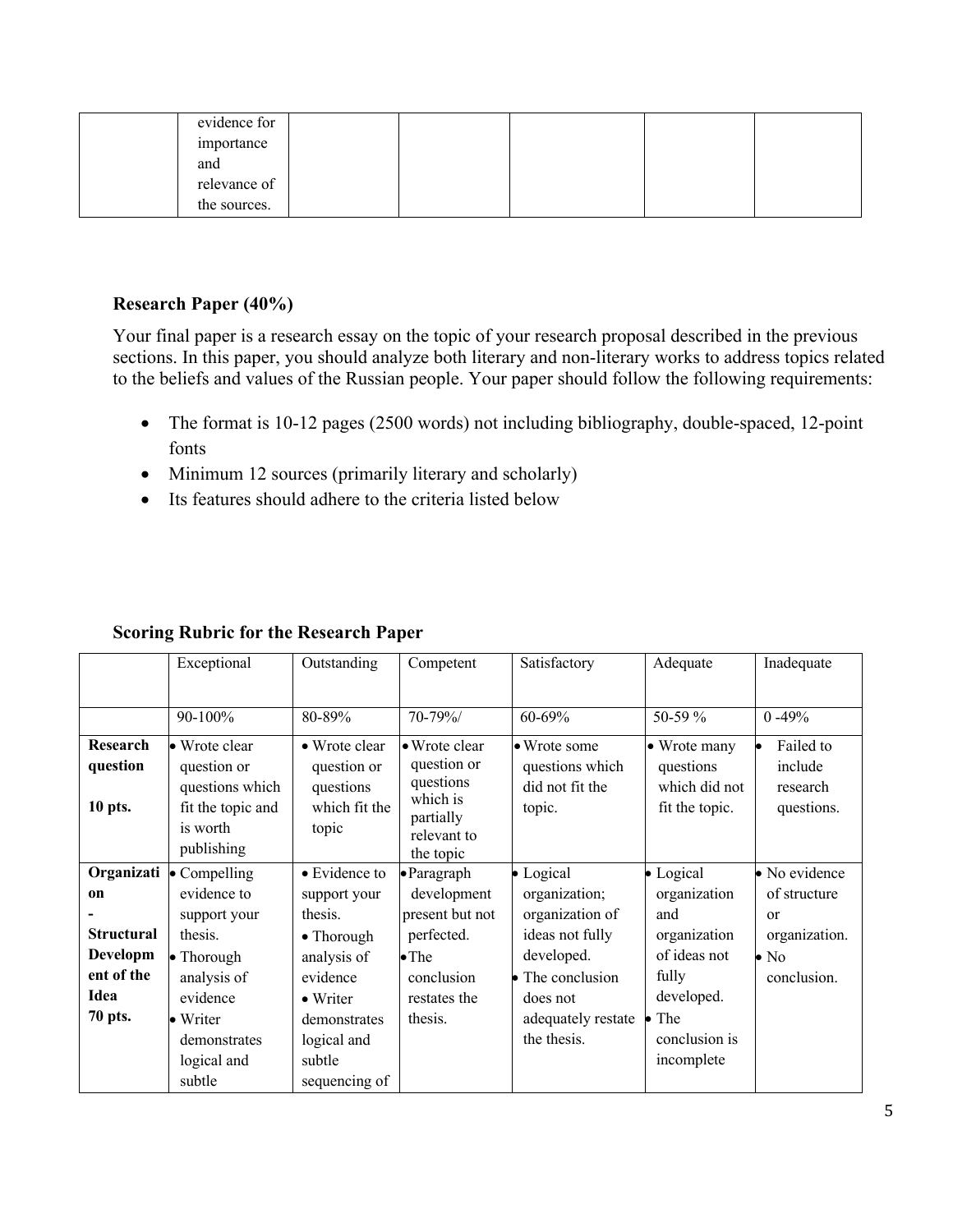|            | sequencing of     | ideas through   |                 |                    | and/or         |                 |
|------------|-------------------|-----------------|-----------------|--------------------|----------------|-----------------|
|            | ideas through     | well-           |                 |                    | unfocused.     |                 |
|            | well-developed    | developed       |                 |                    |                |                 |
|            | paragraphs;       | paragraphs;     |                 |                    |                |                 |
|            | transitions are   | transitions are |                 |                    |                |                 |
|            | used to enhance   | used to         |                 |                    |                |                 |
|            | the organization  | enhance the     |                 |                    |                |                 |
|            | • The conclusion  | organization    |                 |                    |                |                 |
|            | is very engaging  | $\bullet$ The   |                 |                    |                |                 |
|            | and restates the  | conclusion is   |                 |                    |                |                 |
|            | thesis            | engaging        |                 |                    |                |                 |
|            |                   | and restates    |                 |                    |                |                 |
|            |                   | the thesis      |                 |                    |                |                 |
|            |                   |                 |                 |                    |                |                 |
| Bibliograp | · Identified more | · Identified    | ·Identified     | · Identified a few | · Identified a | · Identified no |
| hy         | than 12 useful    | many useful     | useful sources  | useful sources in  | few useful     | useful          |
|            | sources in many   | sources in      | in many         | one or two         | sources in one | sources in      |
| 15 pts.    | formats (books,   | many formats    | formats         | formats.           | format.        | any format      |
|            | magazines,        | (books,         | (books,         |                    |                |                 |
|            | electronic, but   | magazines,      | magazines,      |                    |                |                 |
|            | no more than      | electronic, but | electronic).    |                    |                |                 |
|            | two internet      | no more than    |                 |                    |                |                 |
|            | sites).           | two internet    |                 |                    |                |                 |
|            |                   | sites).         |                 |                    |                |                 |
| Format     | • Included all    | · Included all  | · Included most | · Included most    | · Failed to    | • Failed to     |
|            | sources used      | sources used    | sources used.   | sources used, but  | include most   | include the     |
| 5 pts.     | and listed        | and listed      |                 | some information   | of the sources | sources used,   |
|            | sources in an     | sources. A      |                 | was missing or     | used, and      | and a lot of    |
|            | appropriate       | few mistakes    |                 | incorrect.         | much           | the             |
|            | format.           | in the chosen   |                 |                    | information    | information     |
|            |                   | format are      |                 |                    | was missing    | was missing     |
|            |                   | made.           |                 |                    | or incorrect   | or incorrect    |

### **Research Presentation (10%)**

Create a 10-minute video presentation that summarizes your research paper, including introducing the topic, summary of relevant research, your arguments and conclusion. When preparing your video, ensure it uses visual aids (e.g., PowerPoint, Prezi, paper handouts, flip charts, black board etc.) that help you convey ideas to the audience. When your video is complete, upload it or post a link to the appropriate page in Canvas. It will be evaluated by the instructor using the rubric below (for 5% of your grade).

The remaining 5% of your grade will come from providing high quality feedback to your peers. Please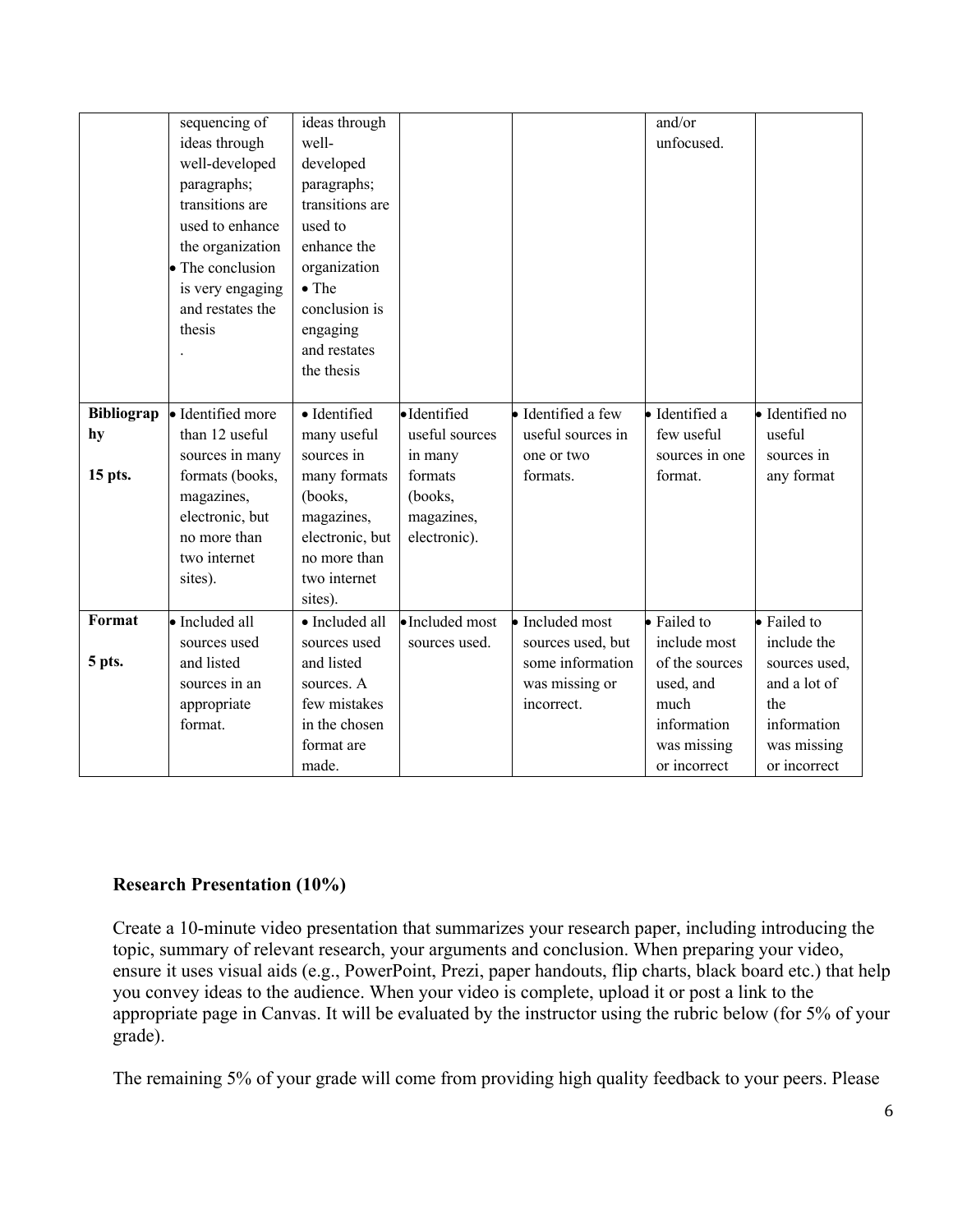review 5 peers' video presentations (to be assigned in class) using the feedback form to be provided in class. The instructor will evaluate the quality of the feedback you provide to others (1% x 5).

| <b>ORGANIZATION</b>                       | 5 <sup>5</sup> | $\overline{\mathbf{4}}$ | $\overline{\mathbf{3}}$ | $\overline{\mathbf{c}}$     | $\mathbf{1}$ | $\mathbf{0}$ |
|-------------------------------------------|----------------|-------------------------|-------------------------|-----------------------------|--------------|--------------|
| clear objectives/logical structure        |                |                         |                         |                             |              |              |
| <b>CONTENT</b>                            | 15             | 12                      | $\overline{\mathbf{9}}$ | $\overline{\phantom{a}}$    | $\mathbf{3}$ | $\mathbf{0}$ |
| concise summary of your research with the |                |                         |                         |                             |              |              |
| main arguments covered                    |                |                         |                         |                             |              |              |
| <b>VISUAL</b>                             | 5 <sub>1</sub> |                         |                         | $4 \quad 3 \quad 2 \quad 1$ |              | $\mathbf{0}$ |
| Attractive images/legible text/           |                |                         |                         |                             |              |              |
| Slides enhance presentation               |                |                         |                         |                             |              |              |
|                                           |                |                         |                         |                             |              |              |
| <b>TIME MANAGEMENT</b>                    | 5              | $\overline{4}$          |                         | $3 \t 2 \t 1$               |              | $\mathbf{0}$ |
| effective use of time                     |                |                         |                         |                             |              |              |

### **Scoring Rubric for Oral Presentations**

 **TOTAL SCORE \_\_\_\_\_\_ / 30**

### **COURSE SCHEDULE** (Subject to Change)

| Week | <b>Topic</b>                                                                                                            | <b>Assignments</b><br><b>Texts / Video Materials available on Canvas</b><br>and viewed outside of the class /                                                                                                                                                                                                                 |
|------|-------------------------------------------------------------------------------------------------------------------------|-------------------------------------------------------------------------------------------------------------------------------------------------------------------------------------------------------------------------------------------------------------------------------------------------------------------------------|
|      | Introduction. Russia. Geography<br>& Population, The language.<br>The concepts of "culture" and<br>"values." Etiquette. | The Language (posted on Canvas)<br>1.<br>76(3/4), 103-3 . Beer, L. A (2012) What Is<br>2.<br>Culture, Where Does It Come From? In<br>Beer, L. A., & Business Expert Press 2012<br>Digital Librar <i>Essential concepts of cross-</i><br>cultural management: Building on what we<br><i>all share</i> (p.p. 17-36) (optional). |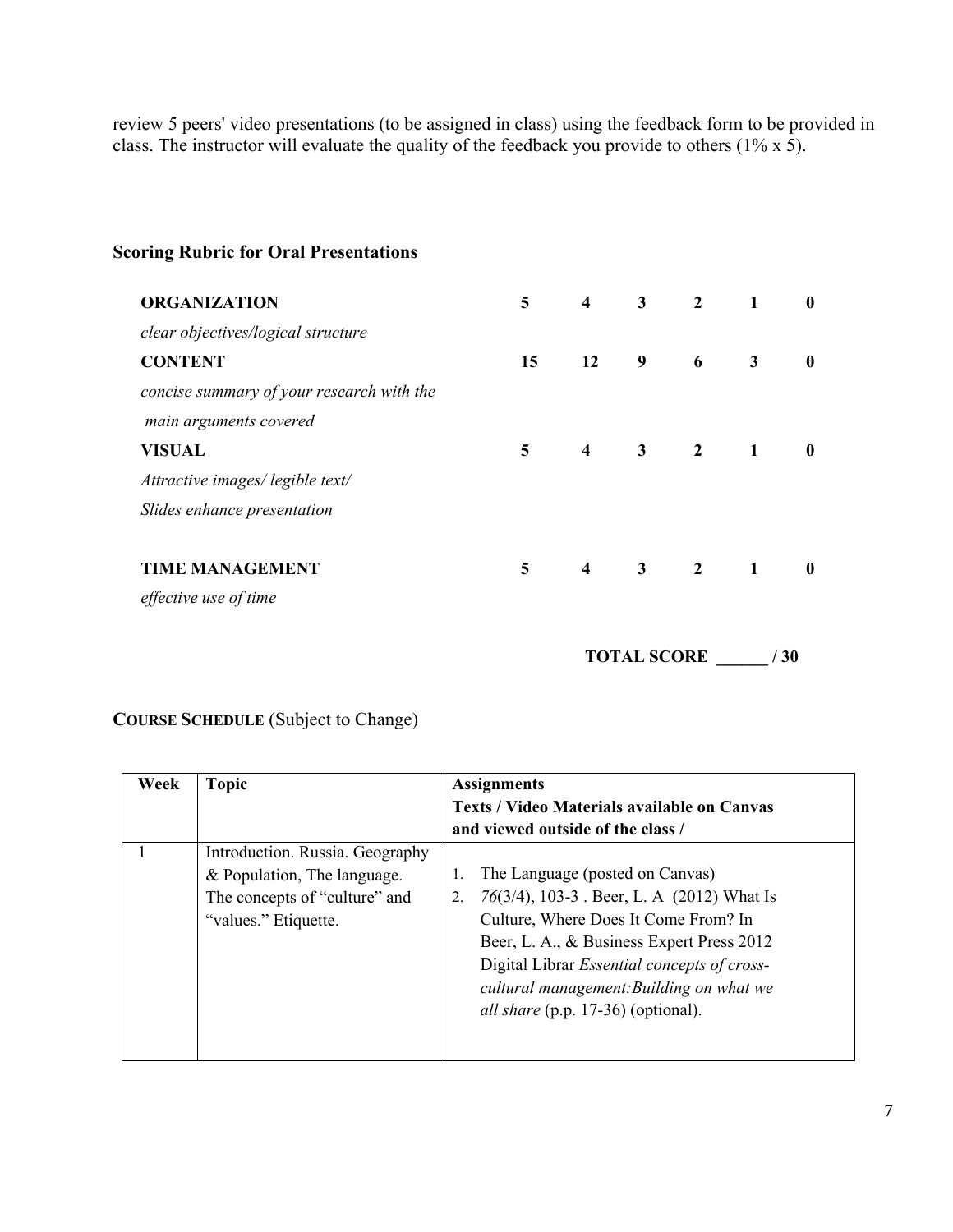| $\mathbf{2}$ | 1. History of Russia from a<br>Russian perspective<br>2. Features of Russian history<br>and worldview that affected its<br>interaction with the West.                                                                                                                                                          | 1. Comer, W.J. (2002) History of Russia (pp.3-78) In<br>E.M. Boyle, & G., Gerhart (Eds). The Russian<br>context: The culture behind the language.<br>Bloomington, Ind: Slavic<br>2. Trenin, D., (n.a) The World Through Moscow's<br>Eyes: A Classic Russian Perspective, The Foreign<br>Service Journa Retrieved from https://afsa.org/world-<br>through-moscows-eyes-classic-russian-perspective<br>(optional) |
|--------------|----------------------------------------------------------------------------------------------------------------------------------------------------------------------------------------------------------------------------------------------------------------------------------------------------------------|-----------------------------------------------------------------------------------------------------------------------------------------------------------------------------------------------------------------------------------------------------------------------------------------------------------------------------------------------------------------------------------------------------------------|
| 3            | Russian values in A. S. Pushkin's<br>The Captain's Daughter                                                                                                                                                                                                                                                    | 1. Alexander Pushkin: A Biography.<br>https://www.britannica.com/biography/Ale<br>ksandr-Sergeyevich-Pushkin<br>2. Pushkin, A.S., The Captain's Daughter.                                                                                                                                                                                                                                                       |
| 4            | 1.Russian values in music and<br>arts. Guest lecturer, Dr. Donald<br>Gislason on Russian classical<br>music.<br>2. Religious values<br>3. Russia's folk culture. Fairytale<br>as a construction and reflection of<br>cultural values.<br>*** One paragraph description<br>of your Research Paper is due<br>*** | 1. 2. Dostoevsky, F.M. McDuff D. The Brothers<br>Karamazov. "The Grand Inquisitor."<br>2. Ralston, W. R. Russian fairytales: A choice<br>collection of muscovite folk-lore. (selected pp.<br>TBA)<br>3. Tarkovsky A. Andrey Rublyov. (optional)                                                                                                                                                                 |
| 5            | Existential beliefs and values<br>***Research proposal is due ***                                                                                                                                                                                                                                              | Dostoevsky, F.M. Notes from Underground.<br>1.<br>Part 1<br>Dovlatov, S. (1989). My First Cousin<br>2.<br>Tolstoy, Leo, graf, 1828-1910. (1904). My<br>3.<br>confession; critique of dogmatic theology<br>(optional)                                                                                                                                                                                            |
| 6            | War in Russian culture.<br>1.<br>The Great Patriotic War.<br>2.<br>From the narrative of power<br>and suffering to the intended<br>to legitimise great-power<br>ambitions                                                                                                                                      | Sholokhov, M. A., & Waddington, P. Sud'ba<br>1.<br>cheloveka: Destiny of a man.<br>Suny, R. G. (1998). The soviet experiment:<br>2.<br>Russia, the USSR, and the successor states.<br>New York: Oxford University Press. (pp. 309-<br>336)<br>Tarkovsky, A. My Name Is Ivan (optional)<br>3 <sub>1</sub>                                                                                                        |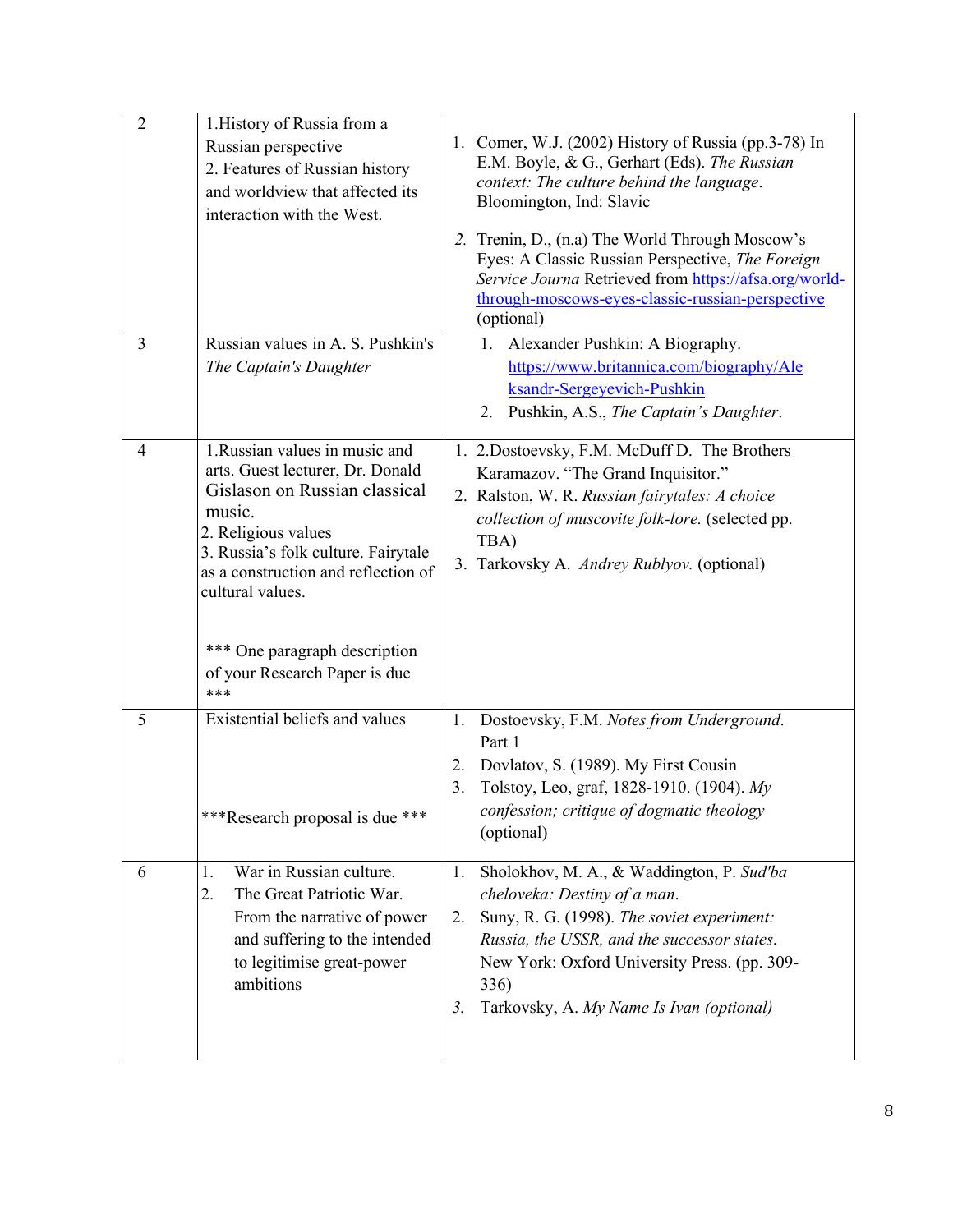| ***Research paper is due *** | June $27th$ for students registered in Term 2 |
|------------------------------|-----------------------------------------------|
|                              | July $4th$ for all students                   |
|                              |                                               |

#### **Bibliography**

#### **Required reading**

Blagoy, D.D. Alexander Pushkin, Britannica. Retrieved from

https://www.britannica.com/biography/Aleksandr-Sergeyevich-Pushkin

Comer, W.J. (2002) History of Russia (pp.3-78) In E.M. Boyle, & G., Gerhart (Eds). *The Russian context: The culture behind the language*. Bloomington, Ind: Slavica.

Dostoevsky, F.M. *Notes from Underground*. Part 1 (available at https://www.planetebook.com/freeebooks/notes-from-the-underground.pdf)

Dostoevsky, F.M. McDuff D. The Brothers Karamazov. "The Grand Inquisitor." Part II Book 5

Dovlatov, S. (1989). My First Cousin*.* In *Ours: A Russian family album* (1st ed.). New York: Weidenfeld & Nicolson.

#### **Pushkin, A.S. The Captain's Daughter. Any of the following translations:**

- Pushkin, A. S., & Keane., T. (2011). *The captain's daughter.* CreateSpace Independent Publishing Platform
- Pushkin, A.S. & Pevear, R. & Volokhonsky, L. (2016) *Novels, Tales, Journeys: The Complete Prose of Alexander Pushkin*. Knopf. Nov.

Pushkin, A. S., & Debreczeny, P. (2012). *The captain's daughter: And, A history of Pugachov*. Richmond, Surrey: Alma Classics

- Pushkin, A. S., & Chandler, R., Chanlder E.(2014). *The captain's daughter:* NYRB Classics.
- Ralston, W. R. *Russian fairytales: A choice collection of muscovite folk-lore.* (selected pp. TBA)
- Tolstoy, Leo, graf, 1828-1910. (1904). *My confession; critique of dogmatic theology.* Available at UBC library online https://commons.ptsem.edu/id/myconfessioncrit00tols
- Suny, R. G. (1998). *The soviet experiment: Russia, the USSR, and the successor states*. New York: Oxford University Press. (pp. 309-336)

#### **Films**

Tarkovsky, A. (Director) (1966) *Andrey Rublyov*, Mosfilm. (optional) Tarkovsky, A. (Director) (1962) *My Name Is Ivan*, Mosfilm (optional)

#### **Recommended reading**

Beer, L. A (2012) What Is Culture, Where Does It Come From? In Beer, L. A., & Business Expert Press 2012 Digital Librar *Essential concepts of cross-cultural management: Building on what we all share* (p.p. 17-36) (1st ed.). [New York, N.Y.] (New York, NY 10017): Business Expert Press.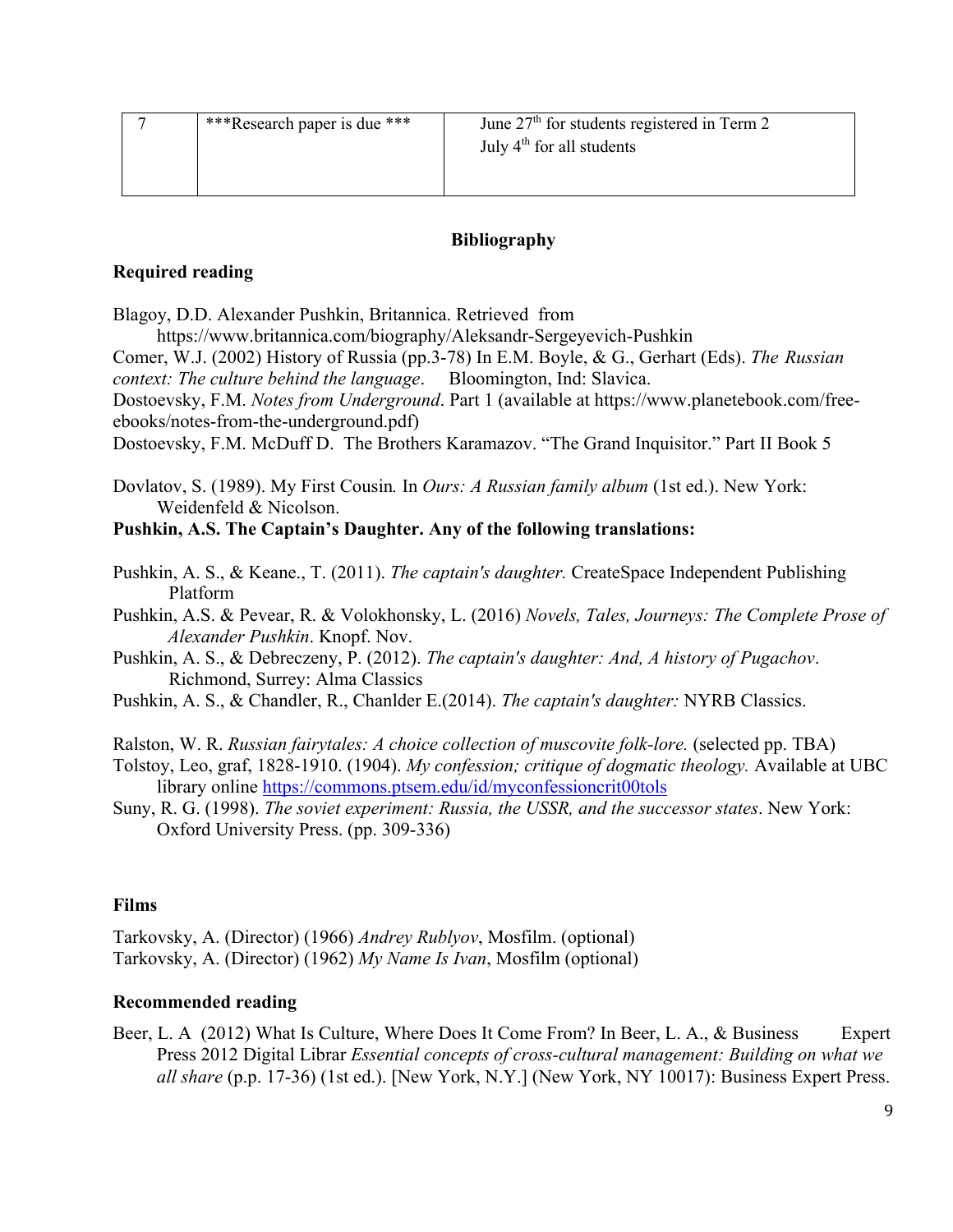Berry, R., & MyiLibrary. (2004;2013;2002;). *The research project: How to write it* (5th;6; ed.). London: Routledge. doi:10.4324/9780203130506 (avaliable at UBC library online) Trenin, D., (n.a) The World Through Moscow's Eyes: A Classic Russian Perspective, *The Foreign Service Journa* Retrieved from https://afsa.org/world-through-moscows-eyes-classic-russian-perspective

# **Course Policies**

# **Classroom conduct**

In our classroom, we seek to create and maintain an encouraging and a productive learning and working environment, that is, an environment in which there is:

- respect for the dignity of all persons
- fair and equitable treatment of individuals in our diverse community
- personal integrity and trustworthiness
- respect for academic freedom
- respect for personal and University property

### **Releasing and Adjusting Final Grades**

Before the final grades are submitted, the instructor will publish the breakdown of your final grade on Canvas. You are responsible for reporting any conflict in the calculation within three days of the publication. After that, no changes in grades will be made.

### **Penalties**

Assignments are due on the day originally announced. Penalties for late assignments will be as follows (waived with a valid medical or equivalent excuse):

- Assignments submitted after the due date will receive 80% of the grade. No assignment or online quiz will be accepted after the end of classes.
- Research Paper  $(40%)$  will be subjects to a 2 % reduction for each day after due date.

In special, documented circumstances, assignments may be submitted after the initial due date, subject to explicit arrangements with the instructor. A valid note form Arts Advising is required.

# **Departmental policy**

The Department of Central, Eastern and Northern European Studies may, in exceptional cases, adjust the final course marks in order to conform to Departmental policy.

### **UBC Policies**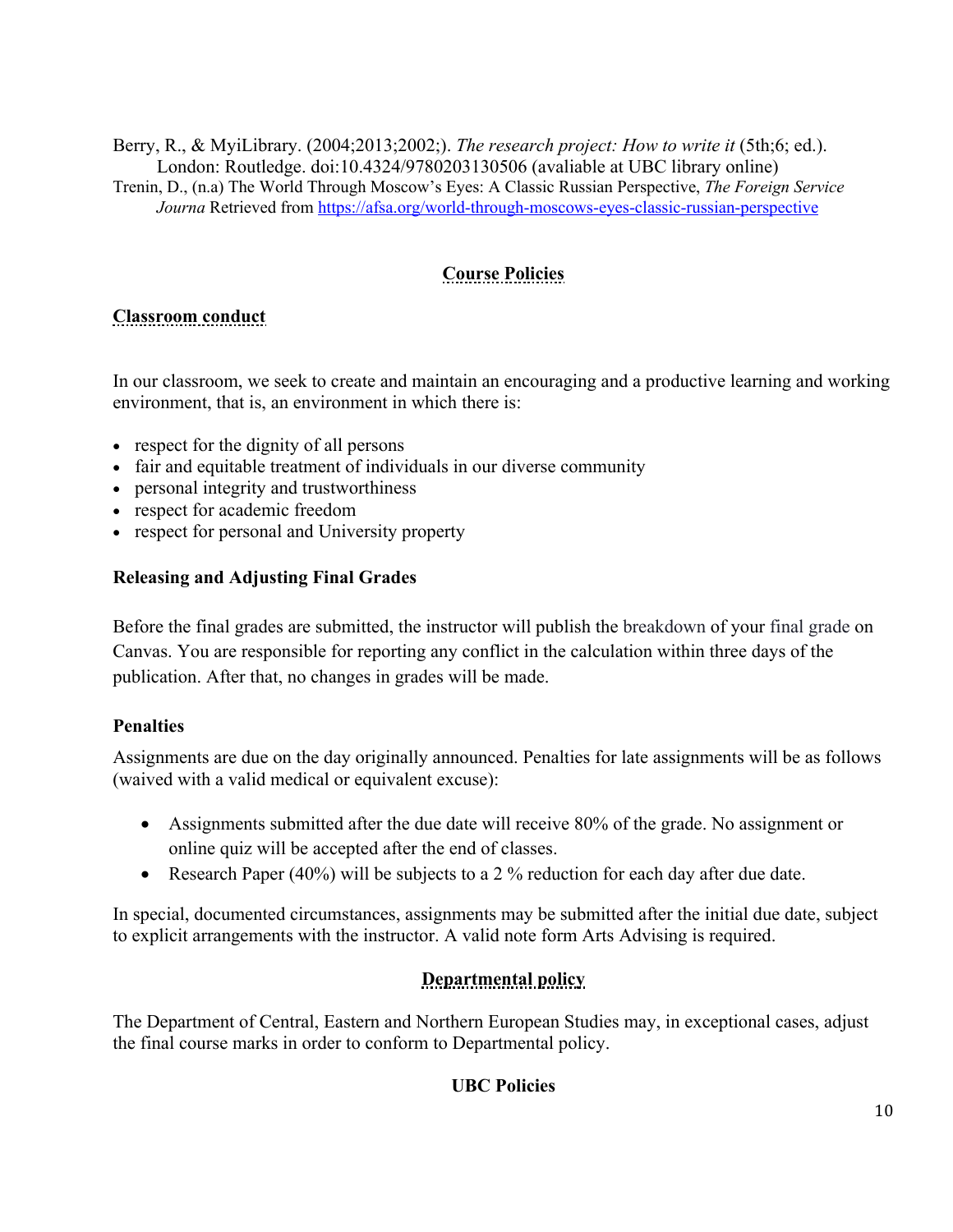# **Academic Integrity**

The academic enterprise is founded on honesty, civility, and integrity. As members of this enterprise, all students are expected to know, understand, and follow the codes of conduct regarding academic integrity. At the most basic level, this means submitting only original work done by you and acknowledging all sources of information or ideas and attributing them to others as required. This also means you should not cheat, copy, or mislead others about what is your work. Violations of academic integrity (i.e., academic misconduct) lead to the breakdown of the academic enterprise, and therefore serious consequences arise, and harsh sanctions are imposed. For example, incidences of plagiarism or cheating may result in a mark of zero on the assignment or exam, and more serious consequences may apply WHEN the matter is referred forwards to the Office of the Dean. Careful records are kept in order to monitor and prevent recurrences. Please refer to the UBC Calendar, under Student Conduct and Discipline, for the full policy.

### **Access and Diversity**

Students registered with UBC Access and Diversity must submit their information within the first two weeks of class to ensure they can be accommodated within the format of this course. Students are encouraged to visit the offices of Access and Diversity if they believe they should be registered to receive academic accommodations. Only students who are registered/approved through UBC Access and Diversity may receive academic accommodations per UBC Policy.

### **Religious Accommodation**

Students must give two weeks' notice of their intention to absent themselves under the terms of the University policy on religious holidays. You must either inform the instructor of each course or, where this can't be done, the head or director of the unit concerned. Check out additional resources here:

- UBC Student Services on Religious Accommodations
- § UBC Policy on Religious Observances

anded in electronically needs to be sent on the due date before class time.

### **Turnitin.com, Citation format, and Plagiarism**

You are required to submit you Final Research Project via Turnitin.com. UBC has provided instructions for students how to use Turnitin.com: see http://elearning.ubc.ca/toolkit/turnitin/. Note that Turnitin.com's information is stored on servers in the United States. To protect your privacy, follow all the steps on the instruction sheet. If you choose to create an alias to upload your assignments, you must let the instructor know what your alias is. The class ID and Password will be distributed before Assignment N 3 is due.

Students are expected to follow a standard style and citation format and to remain consistent throughout their work and in all their assignments. Please consult a UBC librarian, the UBC Library Research